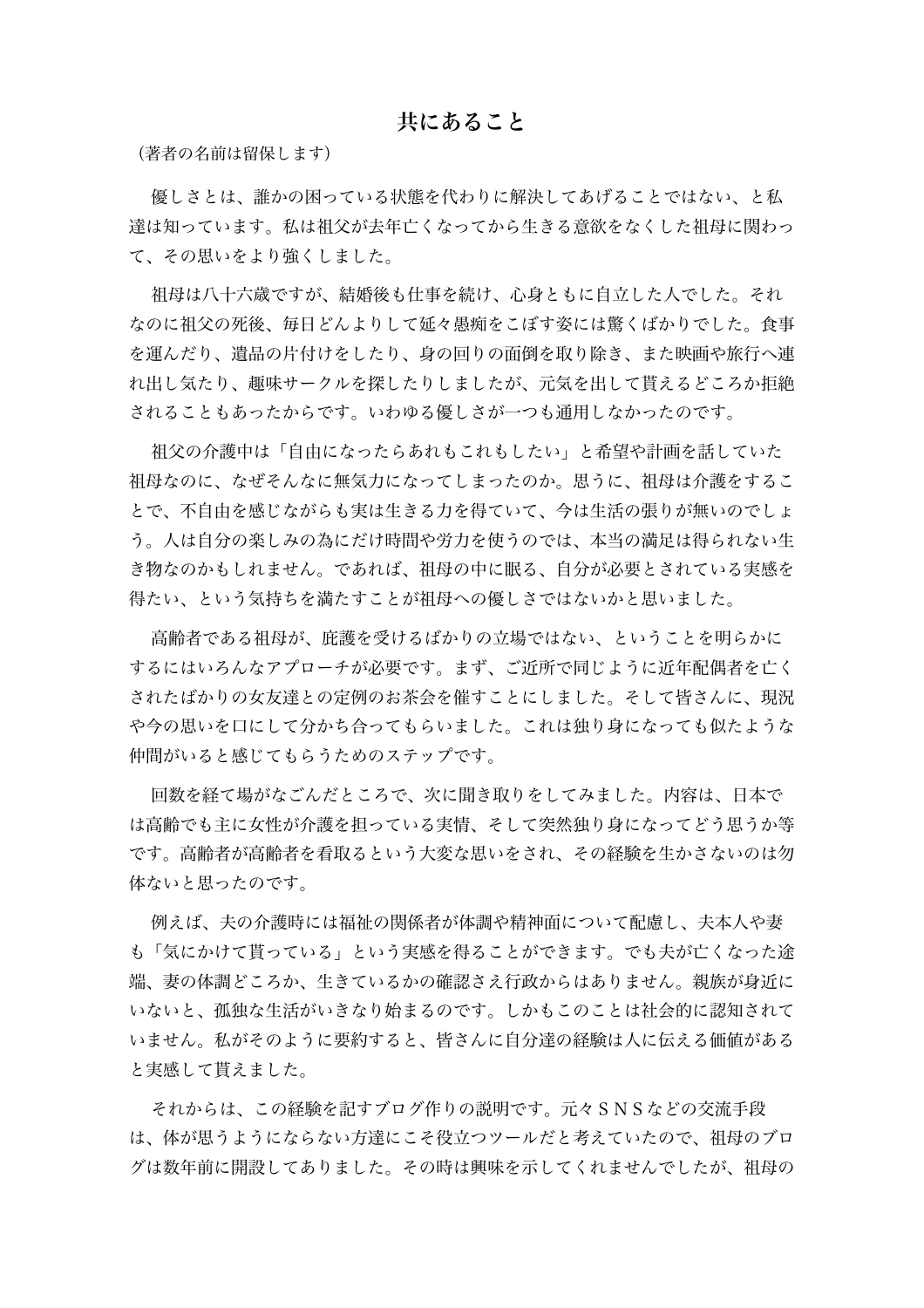庭のえんどう豆が実った写真や、シニアスイミングで新しい運動を始めた話題等、いつ か見返した時に心がなごむよう作り溜めていました。今回見せてみると、自分の人生を 振り返れると喜んだだけでなく、記事が知らない人に数千回も見て貰えていることや、 コメントまであることに驚いていました。他の皆さんも、「返事のある壁新聞みたい」 と興味津々になってくれました。そして思い出の記録だけでなく、「看取りの後の老人 の現状を知ってもらおう」と、積極的に発信するアイデアが出始めました。どの顔も生 き生きしています。

人は年齢や性別や環境で隔てられているようで、本当は少し立場が違うだけであ り、優しくするもされるもありません。全てのことに「共にいるよ」と関わっていくこ とが大事なのでしょう。私はそれにもっと気づいて貰えるように、祖母とご近所のブロ グを作ることを今後精力的に進めたく思います。ネットの接続環境など課題はあります が、それを一緒にあれこれ考えるのも面白く、まさに「共にいるよ」という感覚を得ら れ、私にとって新しい優しさの定義となったからです。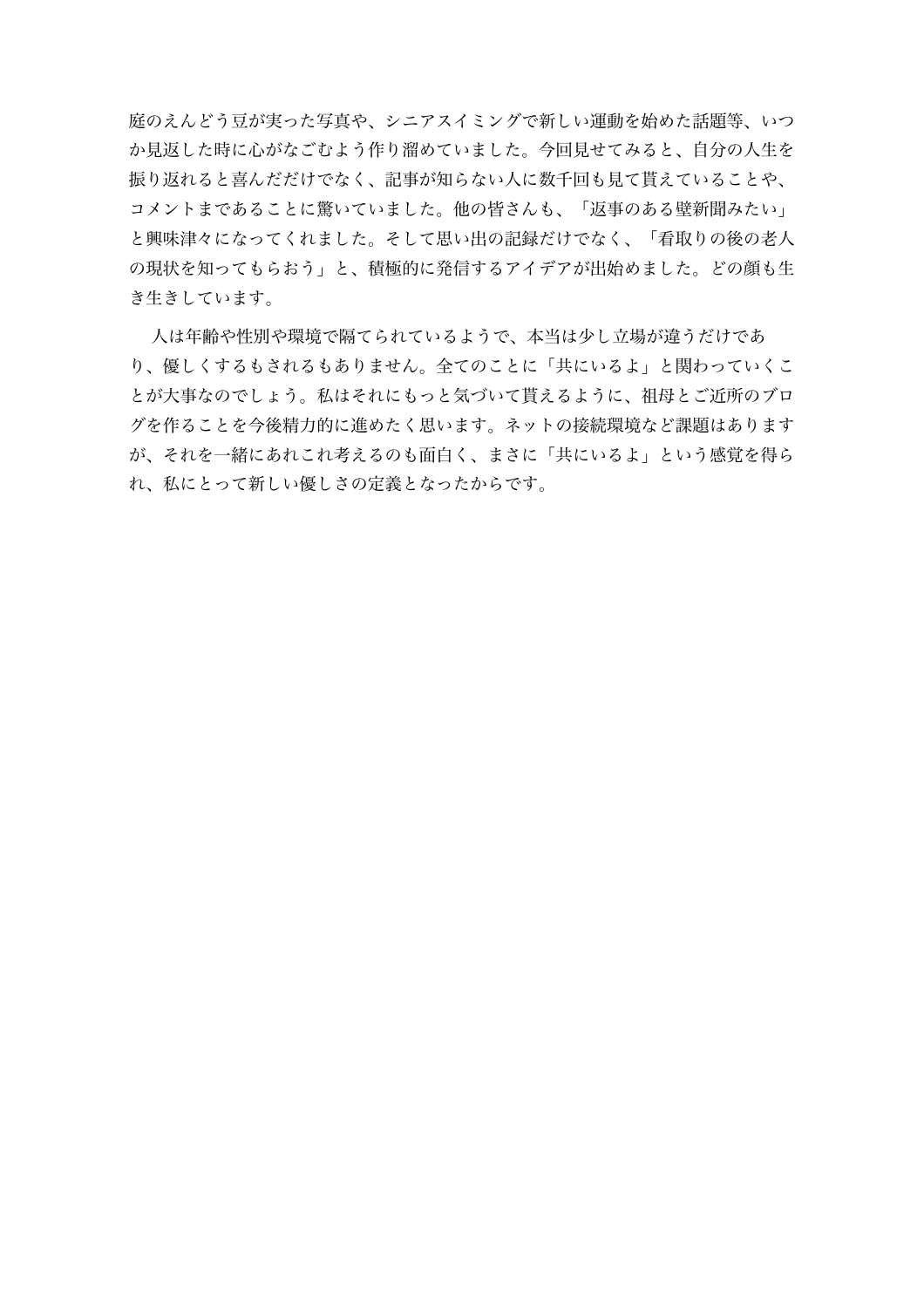## **Being in It Together**

(author's name withheld)

We know that kindness means helping to resolve someone's difficult situation. I felt this all the more strongly in relation to my grandmother, who lost her will to live after my grandfather died last year.

My grandmother is eighty-six years old. After getting married, she continued working, and she remained independent both mentally and physically. But despite this, I was surprised to see that, after my grandfather died, she became very gloomy and was complaining all the time. We brought her meals, helped her to deal with my grandfather's things and take care of her daily needs, took her out to the movies and on excursions, and looked for hobby groups that she could join. But far from accepting these things cheerfully, she often rejected them. Our attempts at kindness didn't work on her at all.

While she was taking care of my grandfather, my grandmother talked about her hopes and plans, saying, "When I'm free, I want to do this and that." So, why did she become so listless? My view is that when she was caring for my grandfather, even though she felt restricted, it gave her energy for living. Now, she no longer had that energy and willpower. Perhaps human beings cannot be truly content when they spend their time and effort only for their own enjoyment. If so, I thought, then maybe the kindness I can give to my grandmother is to fulfill her inner desire to feel needed by others.

It takes several steps to make an elderly person like my grandmother realize that she is more than someone who needs to be cared for. First, I began holding regular gatherings with other women in the neighborhood who had recently lost their husbands. They would share their feelings and talk about how they were doing at present. The purpose was to make them feel that, even though they were living alone, they had friends in the same situation.

After a few gatherings, the atmosphere became more relaxed, and I asked a question of the group: In Japan, even in old age women are the primary caregivers, so how does it feel when you suddenly find yourselves alone? It is quite a hardship for an elderly person to care for and lose another elderly person, so it would be a waste, I thought, not to draw on their experiences.

For example, when a woman is caring for her elderly husband, someone from social services comes to check on their physical condition and mental state, and both the husband and wife can feel that people are concerned about them. But as soon as the husband passes away, no one even makes sure that the wife is alive, let alone looks after her condition. If she doesn't have any relatives nearby, then she suddenly finds herself all alone. And yet, this issue is not well recognized in society. When I explained it in this way, everyone was able to feel that there is value in sharing their experiences.

After that, I explained how to post these experiences on an online blog. I have always thought that social media and other networking tools are especially useful for people